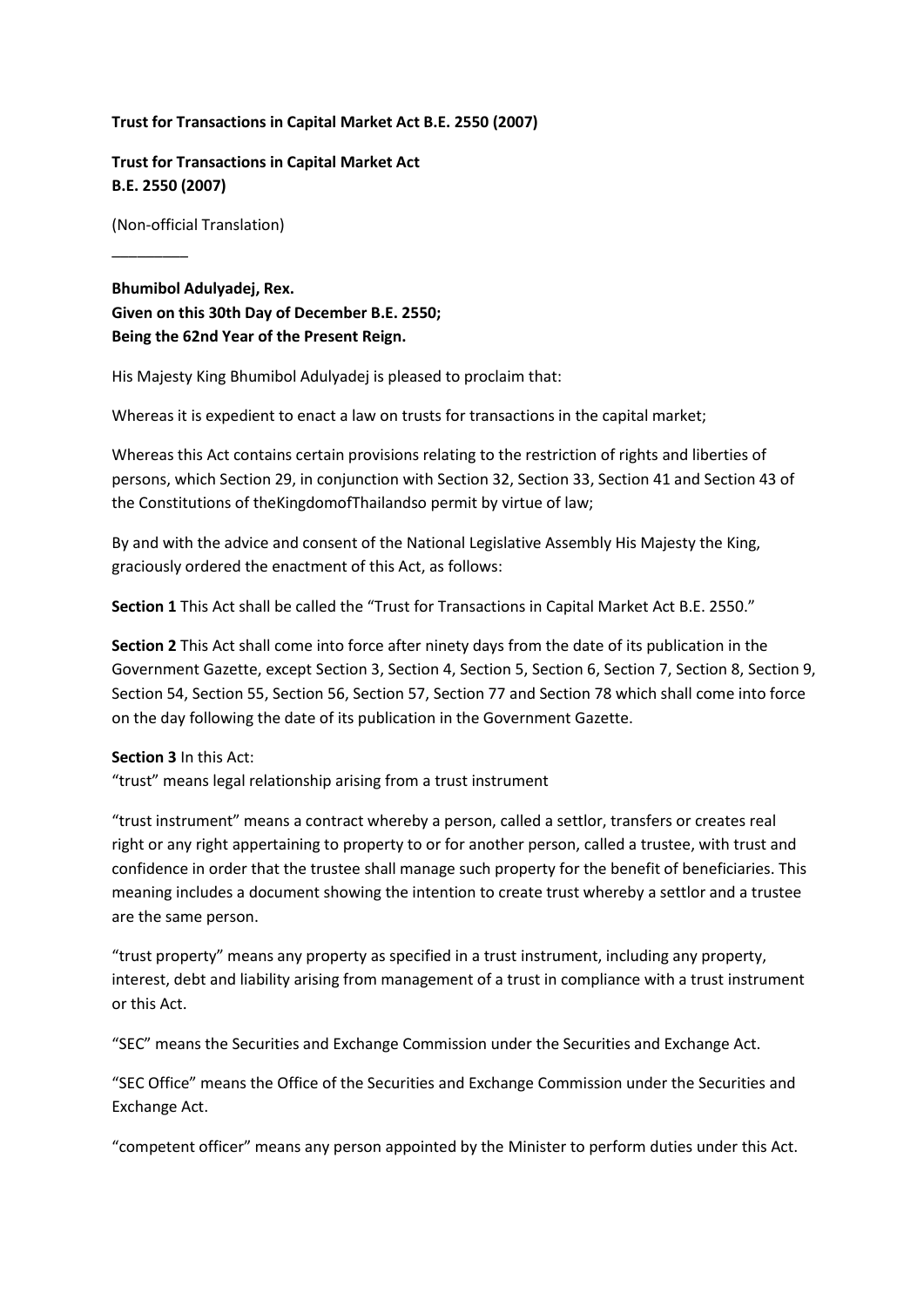"Minister" means the Minister in charge of this Act.

**Section 4** A trust may be created for the benefit of transactions in the capital market as specified in the notification of the SEC in relation to the following transactions:

(1) the issuance of securities under the Securities and Exchange Act;

(2) the securitization under the Royal Enactment on Special Purpose Juristic Persons for Securitization;

(3) other transactions which are supportive or beneficial to capital market development.

**Section 5** The SEC and the SEC Office shall issue a notification to the general public stipulating the period for consideration and making of order with respect to the issuance of license and granting of approval under this Act.

**Section 6** All rules, regulations, notifications, directives or stipulations issued under this Act by the SEC or the SEC Office which are of general application shall come into force upon their publication in the Government Gazette.

**Section 7** The Minister of Finance shall be in charge of this Act and shall have the power to issue notifications and appoint competent officers to perform duties under this Act.

Such notifications shall come into force upon publication in the Government Gazette.

# **Chapter 1 Supervision of Trust for Transactions in Capital Market**

**Section 8** The SEC shall have the power and duty to formulate policies to promote, develop and supervise trust for transactions in the capital market. Such power and duty shall include:

(1) the issuance of rules, regulations, notifications, orders, directives or stipulations under this Act; (2) the determination of application fees, approval fees or operating fees for business undertaking under this Act;

(3) the prescription of guidelines for consideration of any issues that may arise from the enforcement of this Act.

**Section 9** The SEC Office shall have the power and duty to perform any act necessary for the implementation of the SEC's resolutions and to perform any other acts under the provisions of this Act. Such power and duty shall include:

(1) the issuance of notifications or orders pursuant to this Act;

(2) the receipt of administrative fines imposed and fees charged under this Act;

All fines and fees received under subsection (2) shall be properties of the SEC Office.

**Section 10** The SEC Office shall have the duty to disclose information relating to any violation and penalty imposed on the violators under this Act. The disclosure of any other information obtained in the performance of duties under this Act shall be in accordance with the rules specified in the notification of the SEC.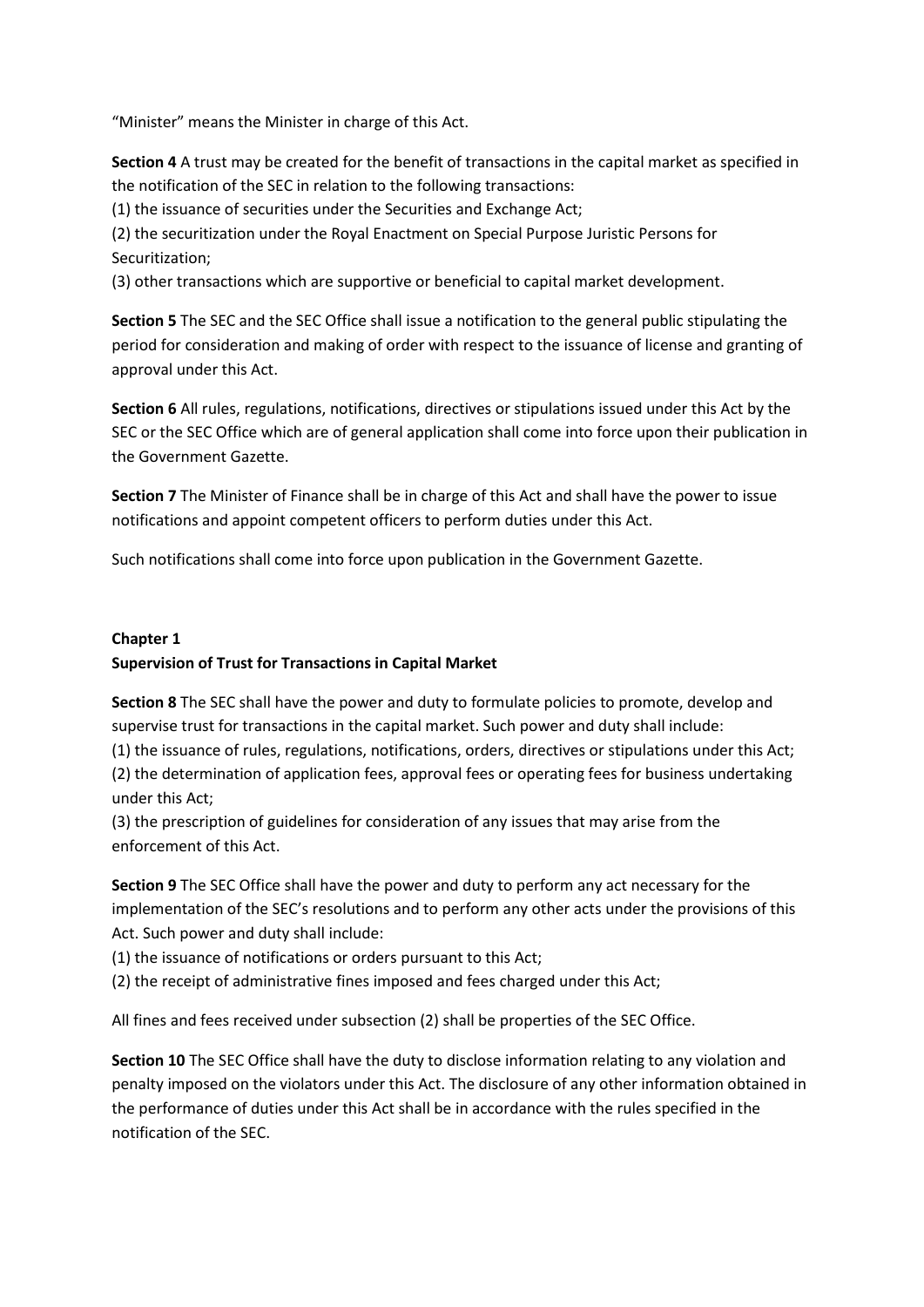## **Chapter 2 Creation of Trust**

## **Division 1 Trust Instrument**

**Section 11** A trust is created when a written contract is made and a settlor transfers property or creates real right or any right appertaining to property constituting trust property to or for a trustee.

In cases where a settlor makes a declaration to act in trusteeship, a trust shall be created where a written declaration to create the trust has been made and submitted to the SEC Office by the settlor, in accordance with the rules specified in the notification of the SEC.

**Section 12** A settlor shall be any of the following juristic persons:

(1) company issuing securities under the Securities and Exchange Act;

(2) originator under the Royal Enactment on Special Purpose Juristic Persons for Securitization;

(3) juristic person having the qualifications specified in the notification of the SEC.

**Section 13** A trust instrument shall not allow a settlor or a trustee to be a beneficiary unless there is another beneficiary or other beneficiaries and the settlor or the trustee, by virtue of beneficiary, receives interest from the trust property not more than the proportion specified in the notification of the SEC.

In cases where the settlor or the trustee, by virtue of beneficiary, receives interest more than the proportion specified in the first paragraph, the interest shall be allocated to another beneficiary or other beneficiaries.

**Section 14** A trust instrument without the following particulars and statements shall be void:

(1) names of a settlor and a trustee;

(2) beneficiary identifiable by name, qualification or any character that specifies beneficiaries of trust;

(3) objectives of trust;

(4) property constituting trust property.

**Section 15** The SEC Office may issue notifications specifying particulars and statements of trust instrument in addition to those specified in Section 14.

**Section 16** The creation of trust in the following manners shall be void:

(1) the creation of trust in contrary to Section 11 or Section 12;

(2) the creation of trust assigning trusteeship to a person without an approval to undertake trust business under this Act, or a trustee temporarily suspended from undertaking of trust business or whose approval to undertake trust business revoked or prohibited to engage in a trust instrument.

**Section 17** No provision in a trust instrument shall contravene this Act. Any provisions in the trust instrument that contravene this Act shall be void.

**Division 2 Effects of Creation of Trust**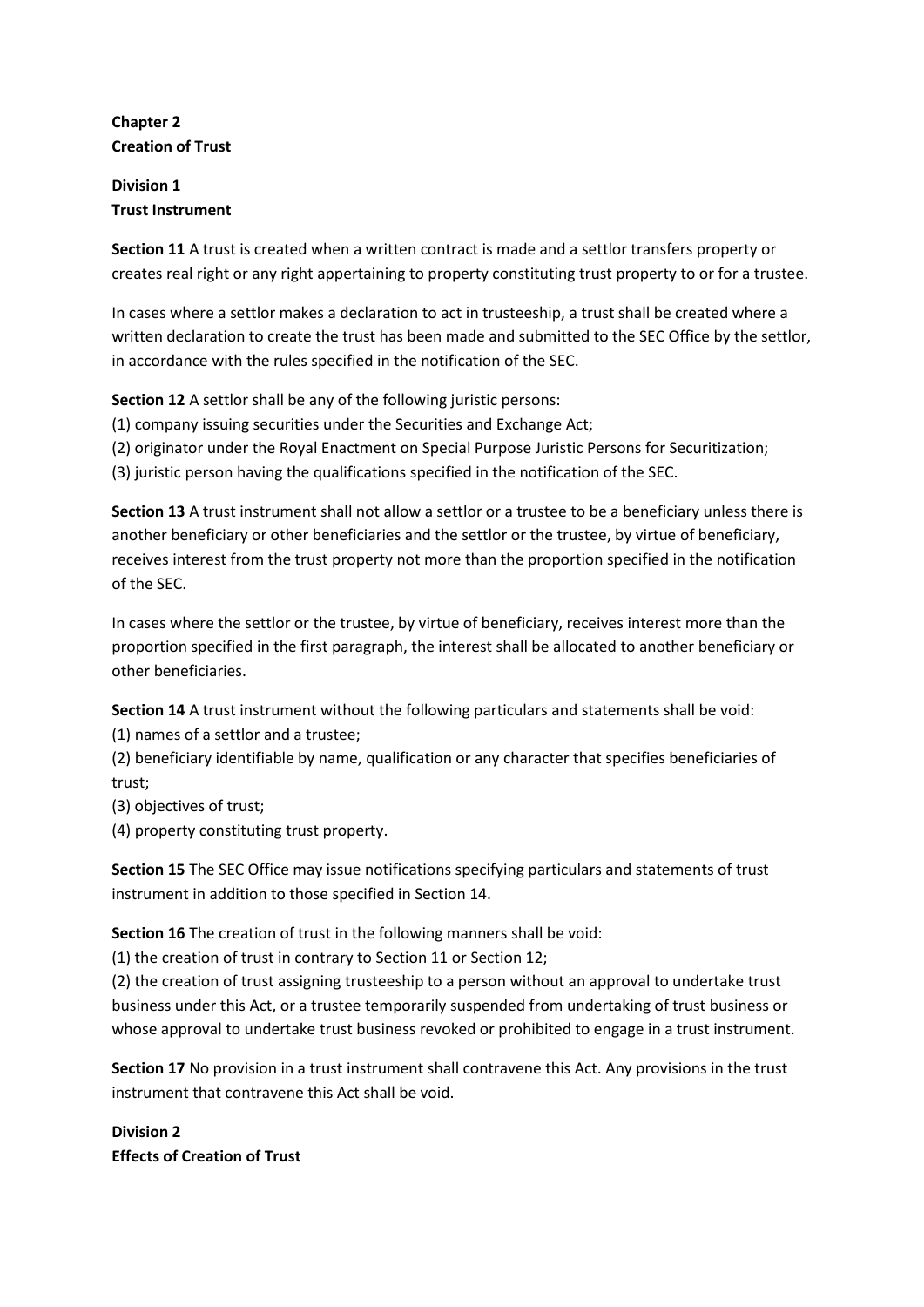**Section 18** When a trust is created, rights and duties of the settlor, the trustee and the beneficiary shall be as follows:

(1) the settlor shall have rights and duties only as specified in the trust instrument;

(2) the trustee shall have legal right over trust property as an owner of the property or a person entitled to the right over the property, and shall have the duty to manage the trust property in accordance with the trust instrument and this Act;

(3) the beneficiary shall have the right to receive benefits arising from the management of trust property and any rights as specified in the trust instrument and this Act.

**Section 19** In cases where the settlor, the trustee or the beneficiary of a trust dies, becomes insolvent, becomes dissolved or ceases to be a juristic person or where the trustee of a trust has been altered, the trust shall not be affected unless the trust instrument provides otherwise.

#### **Division 3**

#### **Amendment to Trust Instrument and Alteration of Trustee**

**Section 20** An amendment to a trust instrument shall be made as provided by its terms and conditions. In absence of such terms and conditions, the beneficiary and the trustee may mutually agree to amend the trust instrument to the extent that it is not contrary to the purpose of the creation of trust.

**Section 21** In cases where the SEC Office has issued notifications specifying additional particulars and statements under Section 15, the SEC Office shall have the power to direct the trustee to add such particulars and statements to the trust instrument within a reasonable period of time if it is appropriate for the benefit of the beneficiary, and not contrary to the purpose of the creation of trust.

The trustee shall amend the trust instrument as directed in the first paragraph in accordance with the procedures specified in Section 20 or with the SEC Office's approval.

**Section 22** An alteration of trustee shall be made as provided by the terms and conditions of the trust instrument or when any of the following causes occurs:

(1) the trustee resigns;

(2) the trustee is under receivership, ceases to be a juristic person, or ceases to be a commercial bank;

(3) the trustee is dismissed from trusteeship;

(4) the SEC temporarily suspends the trustee's undertaking of trust business or revokes the approval granted to the trustee to undertake trust business.

**Section 23** A trustee may resign or be dismissed from trusteeship as provided by the terms and conditions of the trust instrument. In the absence of such terms and conditions, resignation or dismissal of trustee shall comply with the following conditions:

(1) the trustee shall, in writing, notify the beneficiary of its resignation in compliance with the rules and period as specified in the notification of the SEC Office, provided that the resignation shall not cause damages to the beneficiary;

(2) when there is evidence that the trustee fails to perform the duties specified by the trust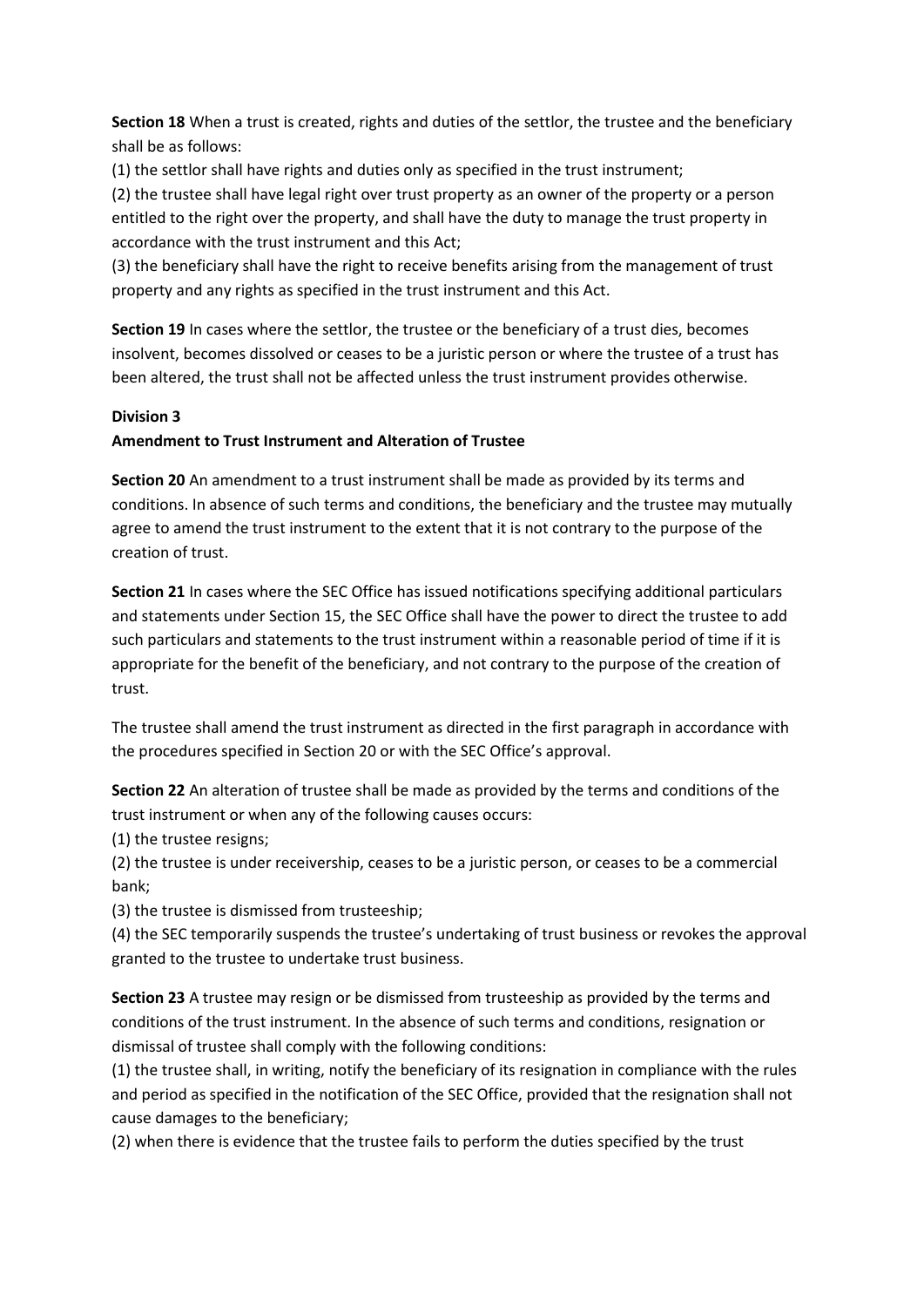instrument or this Act, the beneficiary may remove the trustee in accordance with the procedures and conditions as specified in the notification of the SEC Office.

**Section 24** An appointment of a new trustee shall be made as provided by the terms and conditions of the trust instrument. In the absence of such terms and conditions, the appointment of a new trustee shall be made in accordance with the rules as specified in the notification of the SEC Office.

**Section 25** In cases where the trust instrument appoints a sole trustee or several trustees and specifies each trustee to separately manages the trust property, if there is a cause to alter the trustee but the new trustee has not yet been appointed, unless the trust instrument provides otherwise, the trust property shall be managed during such period in compliance with the following criteria:

(1) in cases where the trustee resigns, the former trustee shall perform its duties until the trust property is completely vested in a new trustee;

(2) in cases where the trustee is dissolved or liquidated or suspended from its undertaking of any business or bankrupt, a receiver, a liquidator or any other person empowered by law to act in the similar capacity as the aforementioned persons, as the case may be, shall undertake necessary and appropriate actions until a new trustee is completely vested with the trust property; (3) in cases where the trustee is dismissed, temporarily suspended from its undertaking of trust business or whose approval to undertake trust business revoked by the SEC, the former trustee shall perform its duties only to protect the benefits or exercise the right over the trust property to prevent the trust property from damage, depreciation or uselessness until the new trustee is completely vested with the trust property.

**Section 26** In case of alteration of trustee, the former trustee or the surviving trustee shall undertake all actions necessary to vest the new trustee with the right over the trust property and to allow the new trustee to learn of the previous and onward management as well as deliver documents, evidence and any information relating to the management of the trust property in order to enable the new trustee to perform its duties. In so doing, the former trustee or the surviving trustee, as the case may be, shall sign a statement certifying the correctness and completeness of things delivered to the new trustee and delivers such statement to the new trustee.

The former trustee or the surviving trustee shall undertake all actions under the first paragraph within thirty days from the date on which the new trustee takes its trusteeship.

If the former trustee or the surviving trustee fails to undertake the actions within the period specified in the previous paragraph, the new trustee shall file a motion with the court to issue an order to declare that the new trustee has been fully vested with the trust property.

In cases where the former trustee or the surviving trustee fails to undertake the actions under the first paragraph, if there is damage to the trust property or the beneficiary, the former trustee or the surviving trustee shall be liable to such damage. The beneficiary may claim compensation from the former trustee or the surviving trustee for the benefit of the trust property if damage to the trust property occurs and the new trustee has not yet been fully vested with the trust property in accordance with Section 27.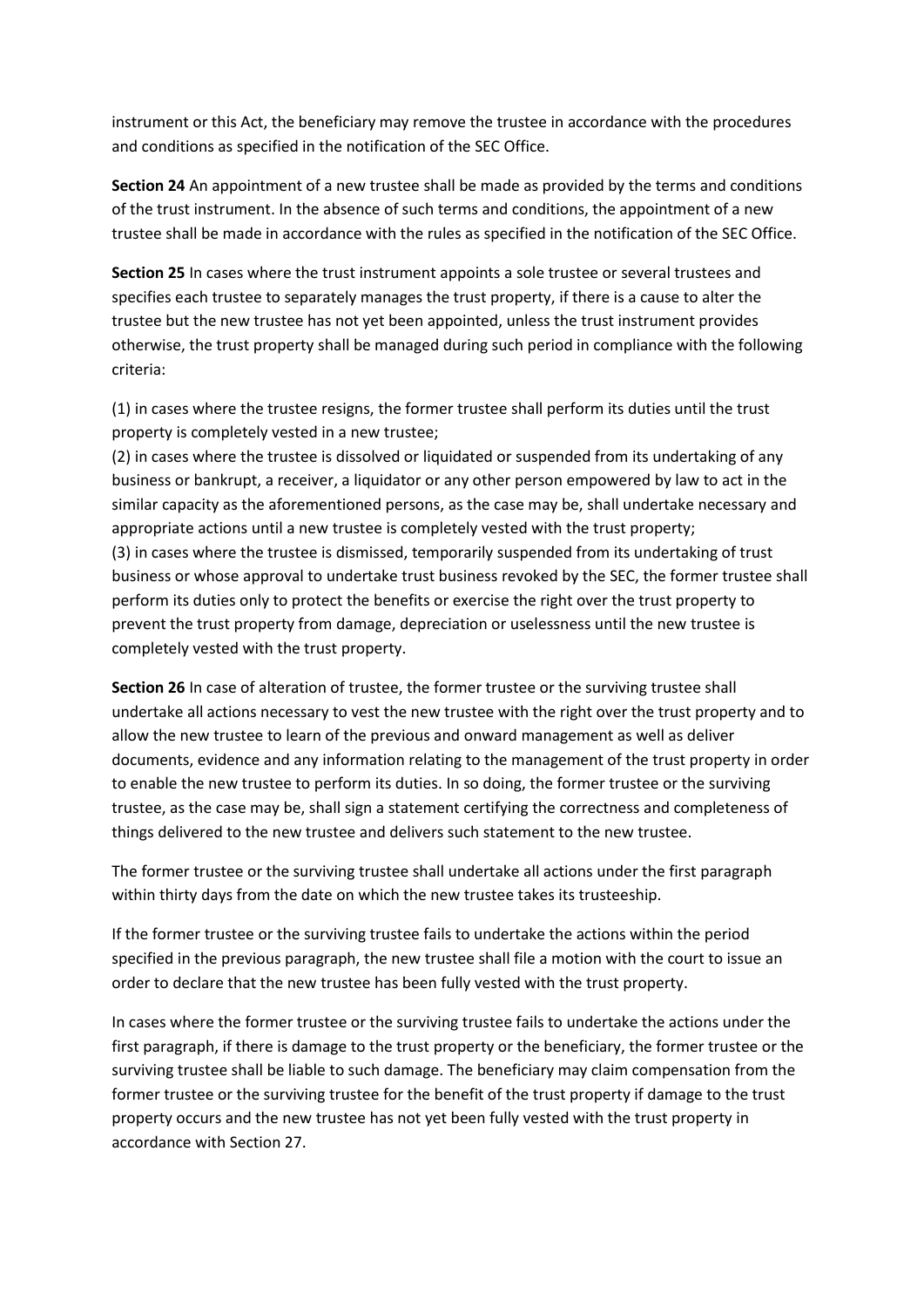**Section 27** The new trustee shall subrogate the rights and duties of the former trustee or exercise the rights and duties jointly with the surviving trustee, as the case may be, and become a co-party in a lawsuit or a party to whom the court's judgment is bound, when the new trustee is completely vested with the trust property.

**Section 28** The new trustee shall notify in writing to the third person known to the new trustee as the party in the agreement made with the former trustee or the surviving trustee, that the new trustee has subrogated the rights and liabilities of the former trustee or, together with the surviving trustee, retains the rights and liabilities as such.

In cases where the failure of the new trustee to perform the duties under the first paragraph causes damage, the new trustee shall compensate the trust property or the third person for such damage, as the case may be.

**Section 29** In cases where there is a cause of alteration of trustee but the appointment of a new trustee cannot be proceeded due to an inevitable cause, an interested party may file a motion with the court for the appointment of the new trustee. If the new trustee cannot be appointed by the court, the court shall terminate the trust and appoint any person to manage the trust property in accordance with Section 52.

An appeal of court's ruling under the first paragraph shall be submitted to the Supreme Court.

# **Chapter 3 Right, Duty and Liability of Trustee**

**Section 30** For the highest benefit of beneficiaries, a trustee has the duty to manage a trust with integrity and prudence as a professional with expertise by providing fair treatment to beneficiaries.

In furtherance of the performance of the trustee's duty under the first paragraph, the SEC shall have the power to specify in details the trustee's duty.

A trust instrument shall contain no clauses exempting the trustee from liability arising from failure to perform the duty under the first paragraph with intention, dishonesty or gross negligence.

**Section 31** In managing a trust, a trustee shall be prohibited to act in conflict of interest with the trust regardless of whether such act is done for the benefit of its own or others', except where it is the trustee's claim for its remuneration or where the trustee is able to show that the trust is managed with fairness under which all related information has been sufficiently disclosed to beneficiaries who thereafter hold no objection to the act. The disclosure and objection shall subject to the rules specified in the notification of the SEC Office.

**Section 32** A trustee shall be prohibited to set off the obligation arising beyond the performance in trusteeship owed by the trustee to a third person against the obligation arising from the management of trust owed to the trust by the third person.

The set-off in contravention of the first paragraph is void.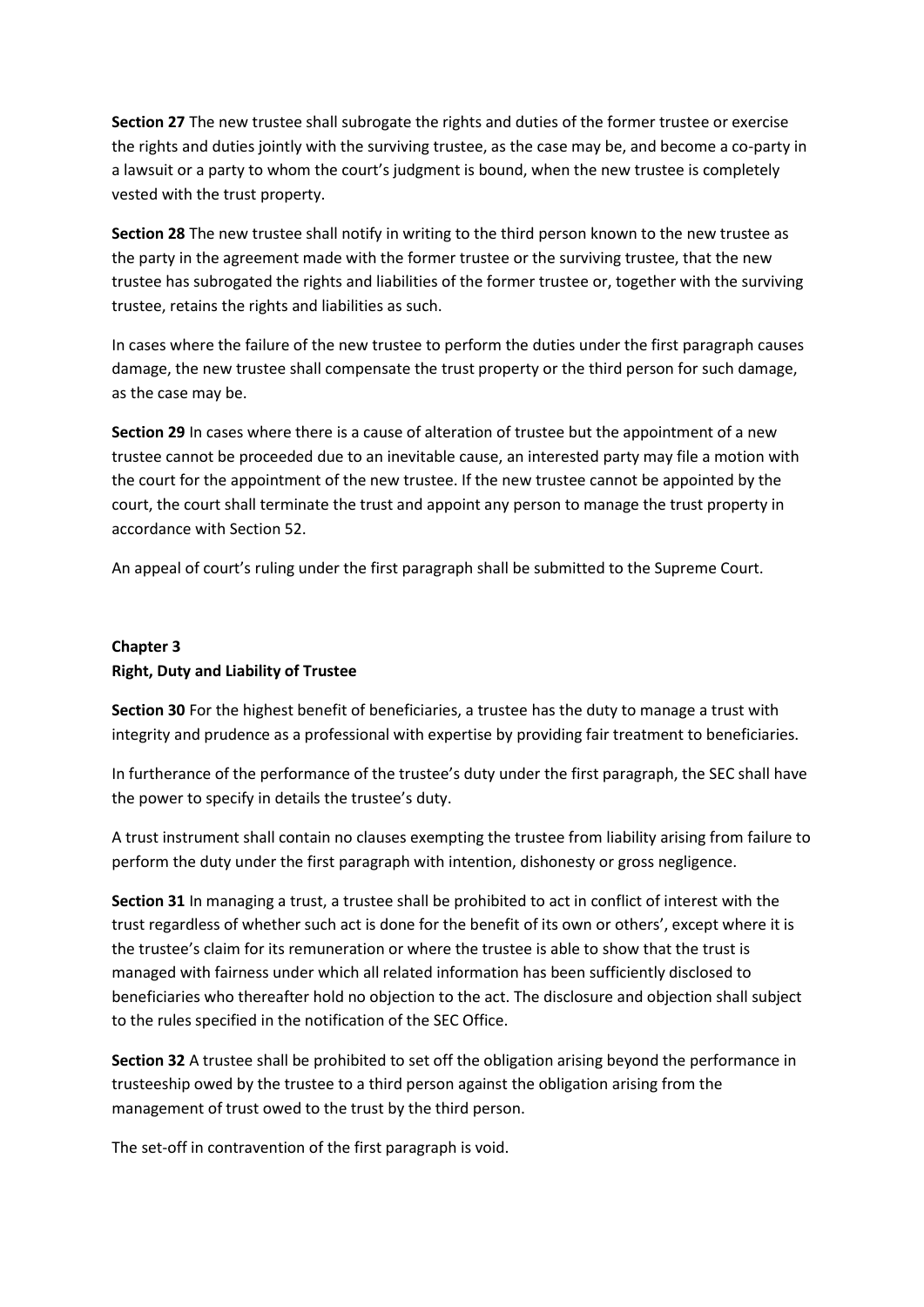**Section 33** In making a juristic act or a transaction with a third person, a trustee shall notify the third party in writing that it acts in trusteeship and expressly stipulates the information as such in the evidence of the juristic act or the transaction.

**Section 34** A trustee shall prepare an account of trust property separately from any other accounts under its responsibility. In cases where a trustee manages several trusts, the trustee shall prepare the account of trust property of each trust separately. In doing so, the trustee shall keep such account correct and up-to-date.

In managing a trust, a trustee shall segregate the trust property from those held in its own capacity and any property in its possession. In cases where the trustee manages several trusts, the trustee shall segregate the trust property of one trust from another.

**Section 35** In cases where a trustee fails to perform the duty under Section 34 which causes the trust property to be commingled with the property held in its own capacity in the manner that it is unable to distinguish the trust property from those held in the trustee's own capacity, it shall be presumed that:

(1) the commingled property is held in trust;

(2) the damage and liability arising from the management of commingled property are the trustee's own bearing;

(3) the benefit arising from commingled property belongs to the trust.

The commingled property under the first paragraph shall include the property that is transformed into a different form or state.

**Section 36** In cases where a trustee fails to perform duty under Section 34 which causes the trust property of two or more trusts to be commingled in the manner that it is unable to identify to which respective trust the property belongs, it shall be presumed that the commingled property, including property that is transformed into a different form or state, and any benefits or obligations incurred from the management of such commingled property shall belong to each trust in proportion of an amount brought to commingle.

**Section 37** Management of trust is a trustee's personal duty.

A trustee shall not delegate its duty to other persons except where:

(1) the trust instrument provides otherwise;

(2) it is a transaction that is not personal in nature and needs no capability of trustee's profession;

(3) it is a transaction that a reasonable prudent owner of the property of the same characteristics as the trust property, who manages such property with similar objectives to those of the trust, may delegate a third person to manage such property;

(4) any other cases as specified by the SEC in its notification as delegable matters.

In cases where the trustee contravenes the first paragraph, the management shall bind the trustee personally, and not bind the trust.

**Section 38** In cases where a trustee delegates any other person to manage trust property under Section 37, the trustee shall thoroughly and carefully select such person as well as supervise and audit the delegated management adequately. The SEC shall have the power to prescribe in its notifications details for compliance of the trustee in the said matter.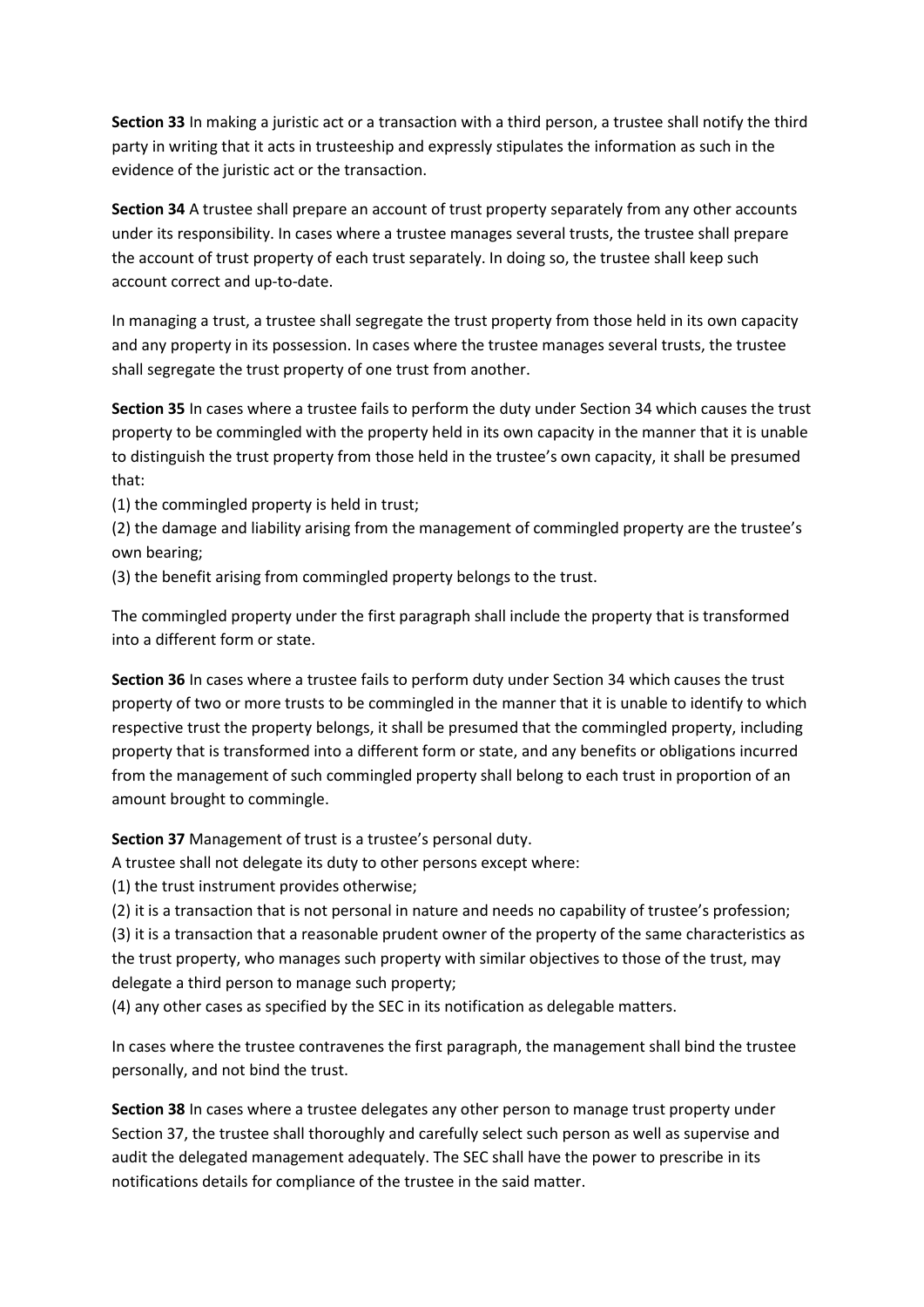**Section 39** In cases where several trustees are appointed, the trustees shall jointly manage the trust unless the trust instrument provides the duties of each trustee specifically.

The trustees' joint management of trust shall be as follows:

(1) in cases where there is title deed or document of title of trust property, all trustees shall be named as the co-owners of real right or any rights in such deed or document;

(2) in cases where a resolution is required, such resolution shall be unanimous unless the trust instrument provides otherwise.

The trustee shall be bound personally for any obligations or liabilities incurred from the juristic act done in breach of the resolution specified in subsection (2).

**Section 40** In case of alteration of a trustee, if the new trustee finds that the previous management of the trust has contravened the trust instrument or this Act and caused damage to the trust, the new trustee shall have the following duties:

(1) to claim damages from a liable trustee;

(2) to recover a property from a third person regardless of whether such third person directly acquired such property from the former trustee and whether such property is transformed into a different form or state, except the acquisition of the property was done in good faith and for value, providing further that the person acquired that property did not know or should not have known that the acquired property has been disposed or transferred in breach of trust.

**Section 41** In managing a trust or delegating any person to manage a trust in accordance with Section 37, if there is any expenses, proceeds or other properties obliged to pay a third person which a trustee rightfully pays from property held in its own capacity with due necessity, the trustee shall be entitled to obtain reimbursement from proceeds or property out of the trust property unless the trust instrument specifies that the payment shall be borne by the trustee.

The right to obtain reimbursement from the proceeds or property under the first paragraph shall have priority over the claim of a beneficiary and the claim of a third person against the trust property and may be immediately exercised, at any time before the trust is terminated. In cases where the transformation of trust property is necessary in order to reimburse the proceeds or property to the trustee, the trustee is empowered to do so but only to the extent that it is done in good faith.

For the purpose of protecting the trust property, the SEC shall have the power to issue notifications prescribing rules, conditions and procedures concerning the payment of the trustee's own money or property to the third person under the first paragraph or the exercise of trustee's right under the second paragraph.

**Section 42** A trustee shall be prohibited from exercising the right under Section 41 unless the trustee has performed all of its obligations owed to the trust except where those obligations can be set off under the Civil and Commercial Code.

**Section 43** In cases where a trustee fails to manage the trust in accordance with the trust instrument or this Act, the trustee shall be liable to indemnify the trust.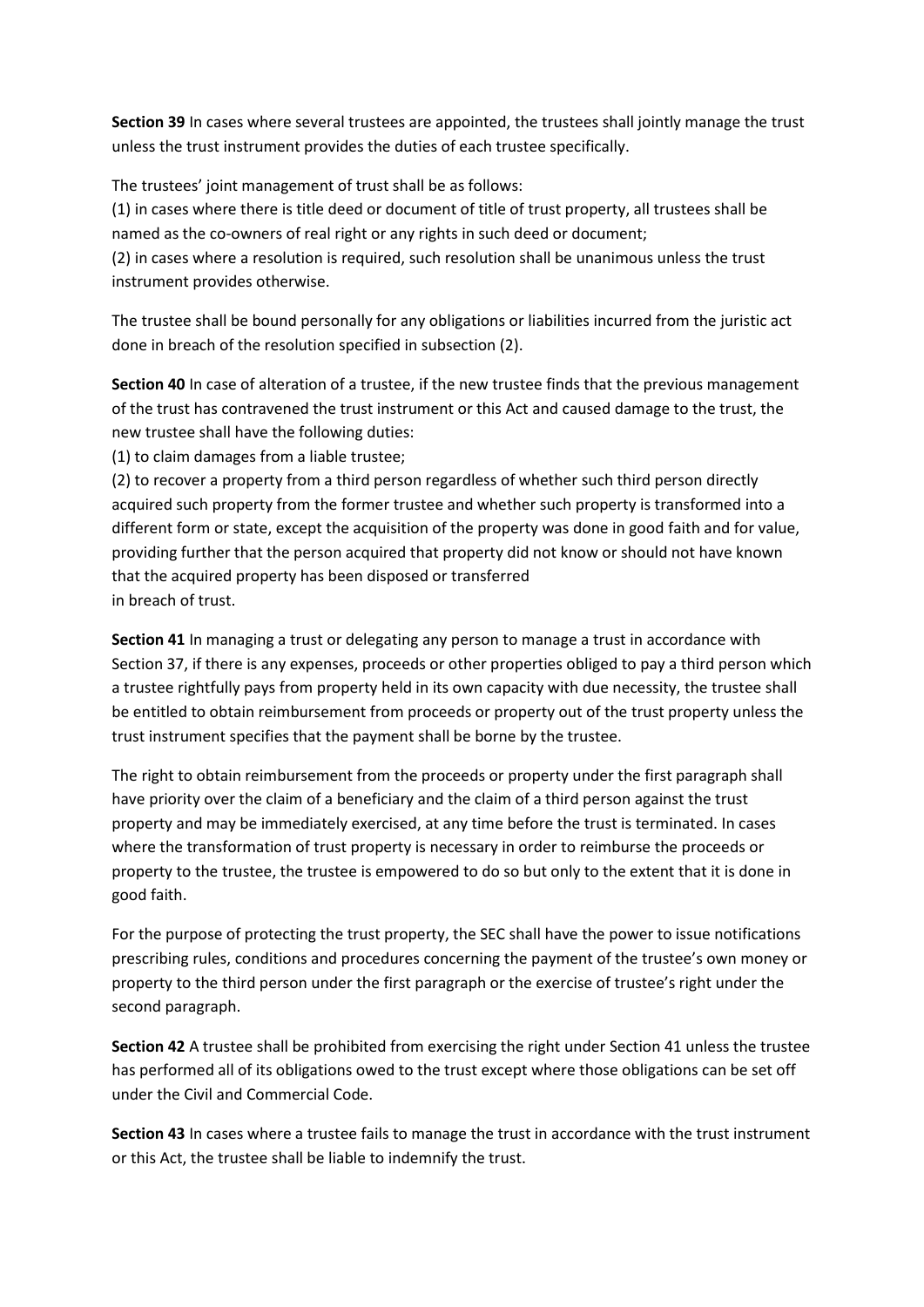In cases where it is necessary and there is a reasonable ground for the benefit of the trust, the trustee may apply for the SEC Office's approval prior to the management of trust in a different manner from those stipulated in the trust instrument. The trustee shall not be liable under the first paragraph if the trustee manages the trust property as approved, in good faith and for the best interest of the trust.

In case of joint management of the trust by several trustees under Section 39, all trustees shall have joint liability under the first paragraph provided. However, that liability amongst the trustees shall not apply the principle of joint debtor, but shall be in accordance with the terms as agreed by those trustees. Whatever agreed, any trustee shall not be liable to other trustees, if proven that it had objected or had been defrauded in failing to comply with the trust instrument or this Act.

# **Chapter 4 Right and Protection of Beneficiary**

**Section 44** Subject to Section 40 and the second paragraph of Section 43, a beneficiary has the right to demand a trustee to manage a trust in accordance with the trust instrument or this Act and to claim compensation for the benefit of the trust, in cases where the trustee fails to manage the trust in accordance with the trust instrument or this Act.

In cases where the trustee fails to manage the trust in accordance with the trust instrument or this Act and causes the trust property to be disposed or transferred to any other person, the beneficiary shall be entitled to trace and recover such property from any person regardless of whether such person directly acquired such property from the trustee and whether the trust property was transformed into a different form or state, unless the acquisition of the property was done in good faith and for value, providing further that the person acquired that property did not know or should not have known that the acquired property has been disposed or transferred in breach of trust.

The beneficiary shall be entitled to be reimbursed for any actual expenses incurring from exercising right under the first and second paragraphs from the trust in an amount as ordered by the court.

**Section 45** Any person, acquired property from a trust or assisted in transferring of the trust property if knew or should have known that a trustee had transferred property in contravention to the trust instrument or this Act and such transferring has caused damage to the trust, shall jointly with the trustee under Section 44 be liable as joint debtors. A beneficiary shall be entitled to claim compensation from such person for the benefit of the trust. The provision of the third paragraph of Section 44 shall apply mutatis mutandis.

With respect to the liability under the first paragraph, the court shall determine an amount of liability for such person as the court thinks fit by considering circumstances in which such person's participation causing damage to the trust property.

**Section 46** In cases where a beneficiary has notified the new trustee to perform duty under Section 40 within a reasonable period of time but the new trustee fails to perform duty within such period, the beneficiary shall be entitled to claim compensation from the liable trustee or trace and recover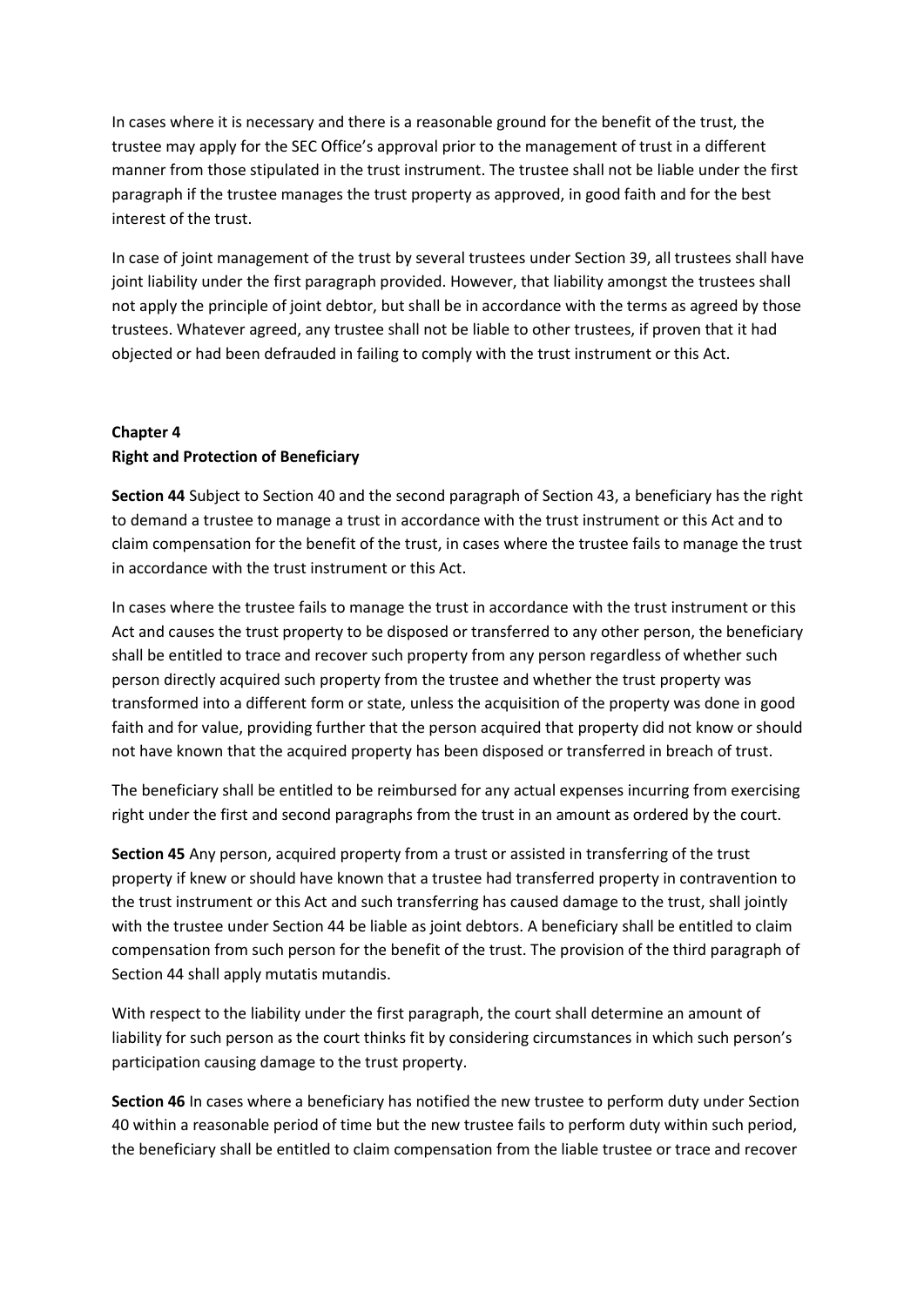property from a third person, as the case may be, for the benefit of the trust, and the provisions of the third paragraph of Section 44 shall apply mutatis mutandis.

**Section 47** A beneficiary shall be entitled to inspect and make copy of an account of trust property or any document as specified in the notification of the SEC Office during the business hours of a trustee.

The trustee may be reimbursed for the actual and necessary expense of the copying under the first paragraph but not more than the rate specified in the notification of the SEC Office.

**Section 48** In cases where several beneficiaries have the right to obtain an interest specified under the second paragraph of Section 13 or to obtain the remaining property after the trust is terminated under the third paragraph of Section 53, unless the trust instrument provides otherwise, each beneficiary shall obtain such interest or property in

proportion to the benefit which each beneficiary is entitled to obtain from the trust as specified in the trust instrument.

**Section 49** Unless a trust instrument provides otherwise, in case where there are several beneficiaries, exercise of such beneficiaries right under this Act shall be under the following criteria: (1) the amendment to the trust instrument under Section 20 or Section 21, the removal of the trustee under Section 23(2), the appointment of the new trustee under Section 24 or filing of the motion for termination of trust under Section 51(2), can be made only by approval from the beneficiaries having interest in the trust property not less than three fourth of all interest in the trust property.

(2) the claim of compensation for the benefit of the trust property under the fourth paragraph of Section 26, the motion for imposing the trustee to perform duty in accordance with the trust instrument or this Act, the claim of compensation for the trust or the recovery of the trust property under Section 44, Section 45 or Section 46, can be exercised by any individual beneficiary.

**Section 50** Trust property shall not be divided amongst personal creditors of a trustee.

In cases where a trustee becomes bankrupt as a result of its own debt or ceases to be a juristic person, the trust property shall not be deemed as bankruptcy estate or property in liquidation, as the case may be.

# **Chapter 5 Termination of Trust**

**Section 51** A trust shall come into termination as specified in the trust instrument and in the following cases:

(1) a purpose of the trust instrument has been accomplished;

(2) a court gives a judgment or grants an order to terminate the trust under Section 29 or as requested by a trustee or a beneficiary;

(3) the trustee remains the only beneficiary;

(4) the causes of alteration of the trustee under Section 22(1) (2) (3) or (4) occurs whereas the trust instrument prohibits alteration of the trustee.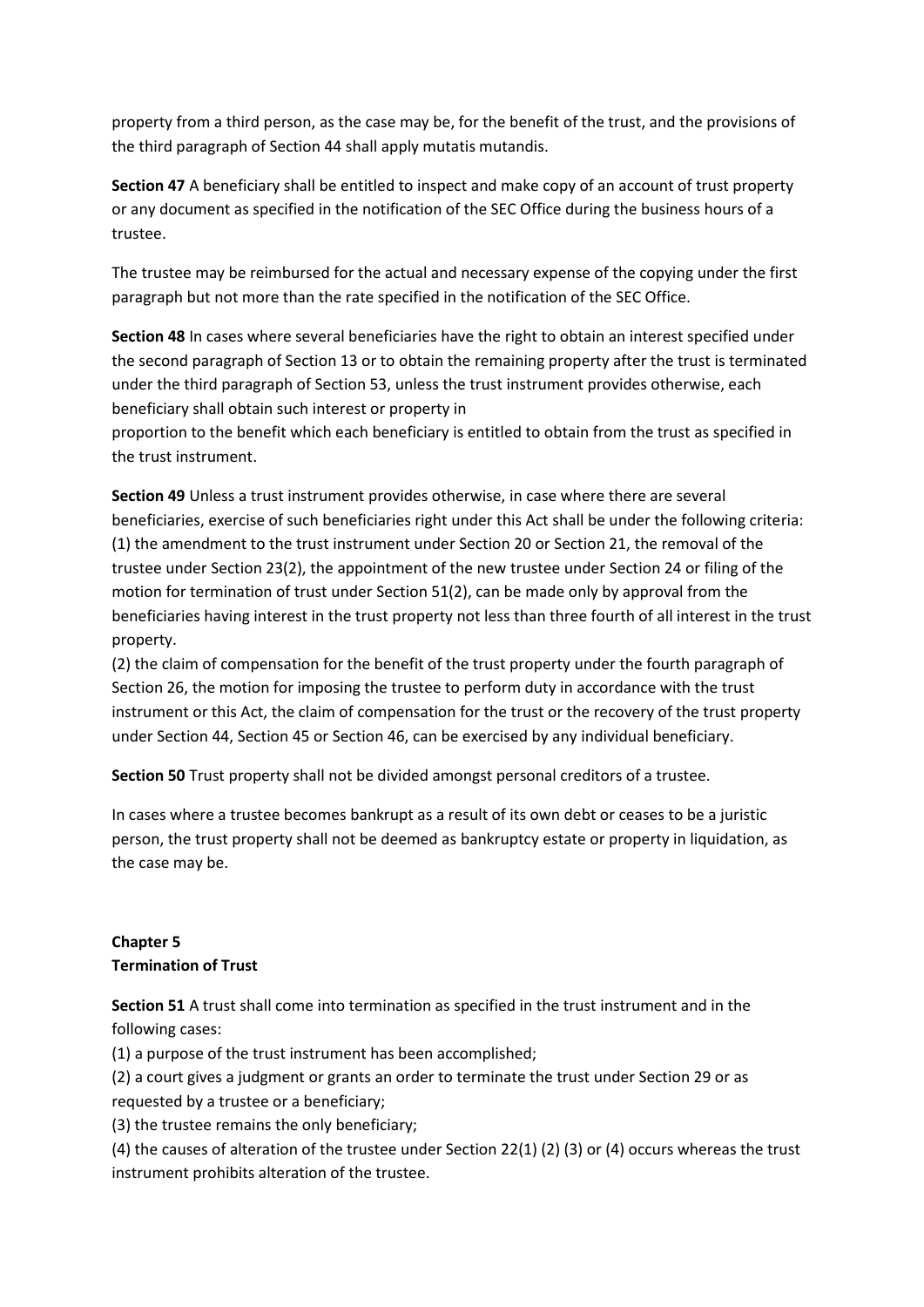**Section 52** Subject to Section 29, a trustee shall perform its duty in order to collect, dispose and allocate property in accordance with Section 53 upon termination of trust, except where dissolution, liquidation or bankruptcy of the trustee causes the termination of trust, a liquidator or an official receiver of the trustee, as the case may be, shall perform such duty.

**Section 53** The payment of debts and expenses upon termination of trust shall be in the following orders:

(1) the expenses accruing from collecting, disposing of and distribution of property;

(2) the fees and tax that have to pay or due;

(3) the consideration of the person under Section 29 or Section 52, the expenses in taking legal action having been borne by a beneficiary under the third paragraph of Section 44, Section 45 or Section 46 and the expenses accruing in the management of the trust which the trustee can rightfully claim from the trust property, and consideration of trustee; (4) other debts.

If the trust property is insufficient to pay expenses or debts in any order, the payment shall be allocated proportionally in such the order.

The remaining of the trust property after the payment under the first paragraph shall be allocated to the persons specified in the trust instrument or to the beneficiary, if not so specified.

Section 42 shall apply mutatis mutandis to the payment of debt to the trustee under the first paragraph.

The SEC Office has the power to specify in its notification the rules, conditions and procedures relating to collection, disposal or allocation of the property specified under the first paragraph.

**Chapter 6 Supervision of Trustee**

**Division 1 Approval**

**Section 54** No person shall undertake trust business without an approval from the SEC.

**Section 55** A person eligible to apply for an approval to undertake trust business shall be:

(1) a commercial bank under the Commercial Banking Act;

(2) a financial institution established under specific law;

(3) any juristic person as specified in the notification of the SEC.

The person applying for the approval under the first paragraph shall have financial condition, operating system, qualification and paying fees as specified in the notification of the SEC.

The SEC Office shall publish the names of the trustees approved to undertake trust business.

**Section 56** Where it is necessary to maintain integrity or trustworthiness of the system of trust business, the SEC shall have the power to specify conditions for undertaking trust business.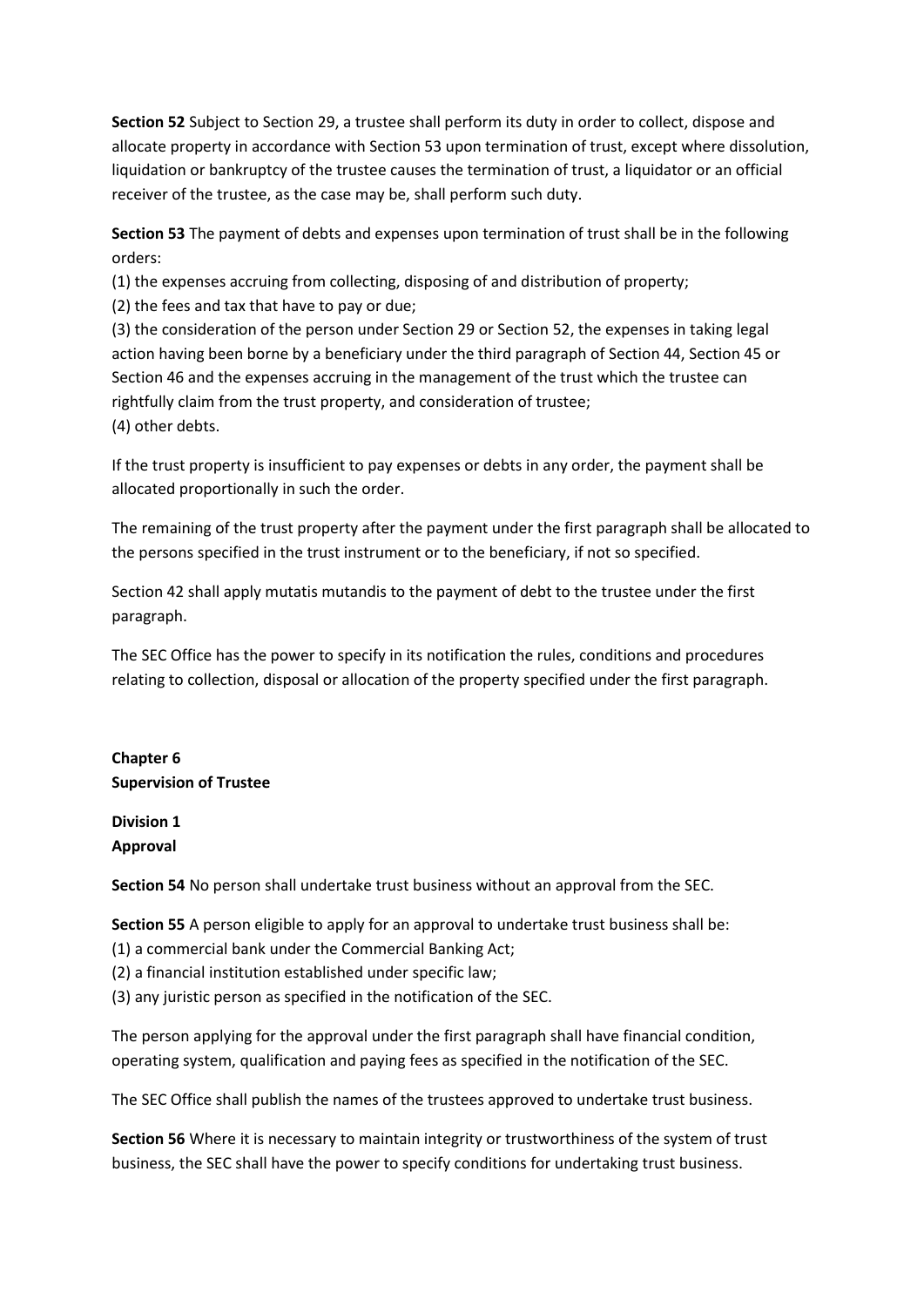In cases where there has been a change in the necessary circumstance as provided in the first paragraph, the SEC may modify or change the conditions already specified.

# **Division 2 Supervision of Business Operation**

**Section 57** In managing a trust, a trustee shall have appropriate operating systems to :

(1) segregate between trust property and the property held in its own capacity ;

(2) manage the trust property in accordance with the trust instrument and this Act;

(3) record the ownership or right over the trust property, incomes, expenses and debts of the trust and any relating accounts of the trust;

(4) oversee and collect interest of the trust;

(5) allocate interest to beneficiaries;

(6) control, audit and prevent the management of trust from contravention to the trust instrument and this Act as well as the management of trust property in dishonest manner; (7) any other operating systems as the SEC may stipulate in its notification.

**Section 58** In furtherance of the interest of the beneficiary or protect the third person engaging in juristic acts with a trustee, the SEC shall have the power to specify in its notification the rules relating to the power and duty of the trustee, the maintenance of the financial condition of the trustee, indemnity insurance for liability of the trustee and the submission of report or any documents to the SEC Office.

**Section 59** A trustee shall prepare financial statements of a trust segregating the property held in trust from that held in its own capacity, with consideration to the accounting standard as specified by the law relating to the accounting profession.

The financial statements under the first paragraph must be audited and given opinion by an auditor approved by the SEC Office, and such auditor must not be a director, an officer, or an employee of a trustee.

The financial statements under the first paragraph shall be submitted to the SEC Office and the SEC Office may disclose or direct the trustee to disclose financial statements publicly in accordance with the rules specified in the notification of the SEC Office.

The SEC shall have the power to specify in its notification the cases where it is proper not to prepare the financial statements under the first paragraph, whereby the conditions with which the trustee shall comply may also be prescribed.

**Section 60** In order to prevent or cease the damage to a trust or the public, the SEC Office shall have the power to direct a trustee to act or refrain from acting within the prescribed period of time, in cases where its director, manager, officer, employee, agent or delegate acts or causes the trustee to act as follows:

(1) fail to perform the duty of the trustee under the trust instrument or this Act;

(2) manage the trust property inappropriately manner or cause damage to the trust.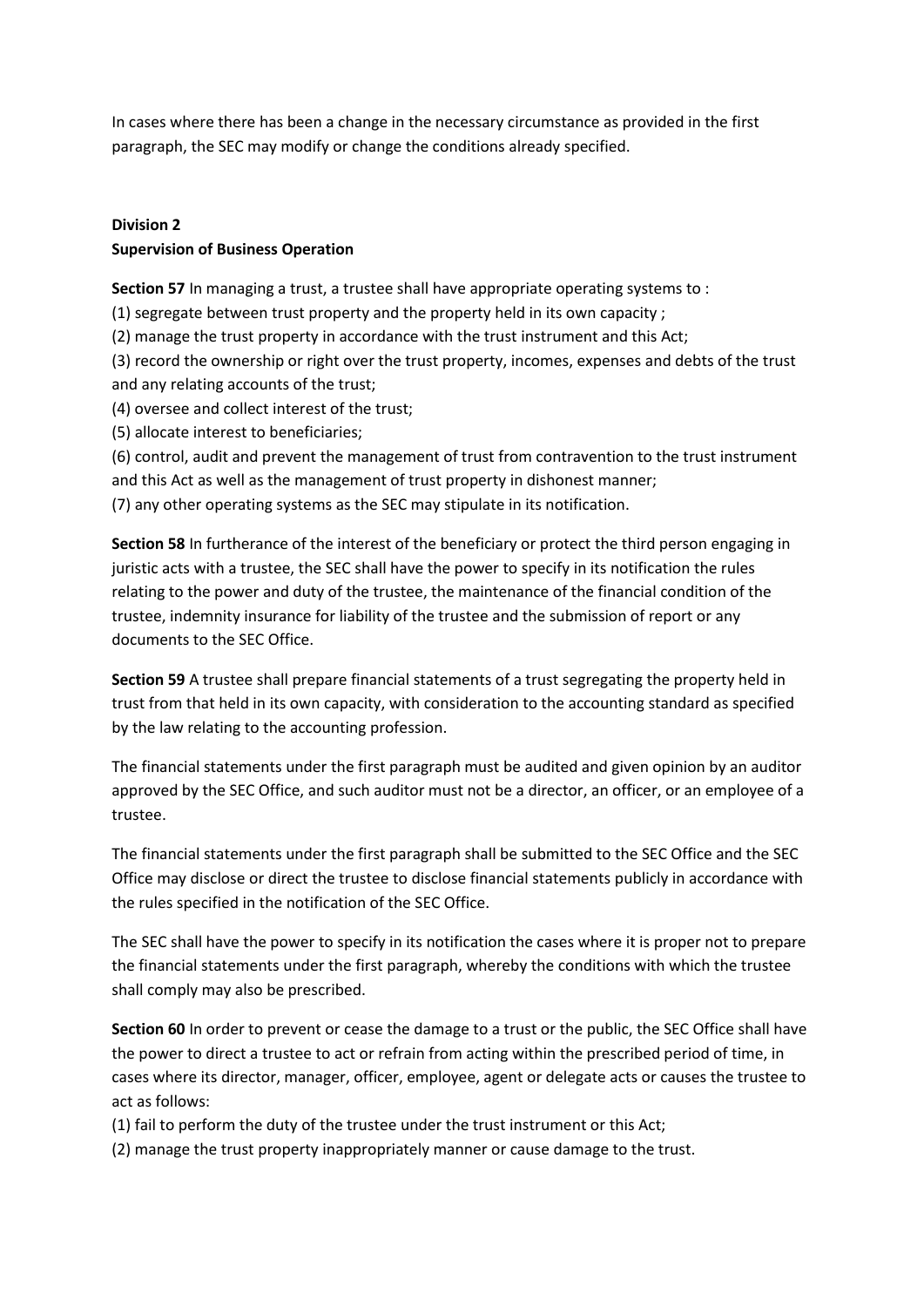(3) fail to submit reports or documents specified by the SEC's notification under Section 58; (4) fail to meet the conditions under Section 56.

**Section 61** In avoidance of conflicts with other laws when applying trust for transactions in the capital market, it shall proceed as follows:

(1) in cases where a trustee prepares an account of property and segregate the trust property in compliance with Section 34, the regulator under the law relating to the supervision of commercial banks or financial institutions, law relating to securities and exchange or any law prescribed by ministerial regulation shall not consider or compute the

trust property as the property held in the trustee's own capacity to satisfy any duty or requirement imposed on the trustee under such laws;

(2) in furtherance of the spirit of the laws specified under (1), the Minister upon recommendation of the regulators under such laws shall have the power to issue ministerial regulations governing consideration or computation of the trust property as the property of beneficiaries for the purpose of complying with any requirement of such laws.

# **Chapter 7**

### **Competent Officer**

**Section 62** In the execution of his duties, a competent officer shall have the following power to: (1) enter into the business place of a trustee or the place where the data of a trustee is collected or processed during the hours between sunrise and sunset or during the business hours of such places in order to examine the operating of trust business, including collecting the relevant documents, evidence or information;

(2) enter into a commercial bank or a financial institution during the hours between sunrise and sunset, or during the business hours of such places, to inspect accounts, documents, or evidence which may be related to the inspection or the execution under this Act;

(3) search any place where there is a reasonable ground to believe that there is a commission of offence under this Act during the hours between sunrise and sunset or during the business hours of such place;

(4) attach documents or evidence related to the commission of offences under this Act for the purpose of inspection or taking legal action which shall not exceed one hundred and eighty days; (5) order a trustee or any person who is authorized to collect or process the data of a trustee including its director, officer, employee and auditor to testify, deliver, or present accounts, documents, seals or other evidence related to the trust business;

(6) order any persons who have known any related actions or facts and may be useful in the execution of the duties of the competent officer to testify, deliver, or present accounts, documents, evidence or any objects related to, or necessary for, the execution of the duties of the competent officer.

After having entered and inspected under subsection (1) or (2) or undertaken the search under subsection (3), if it has not been completed, the competent officer may continue such inspection or search into the night or beyond the business hours of such place.

In the execution of duties under subsection (1) or (2), the competent officer shall not take any act in the nature of a threat or search under the Criminal Procedure Code. In the case under subsection (3), the search warrant is required unless there is a reasonable ground to believe that by the time the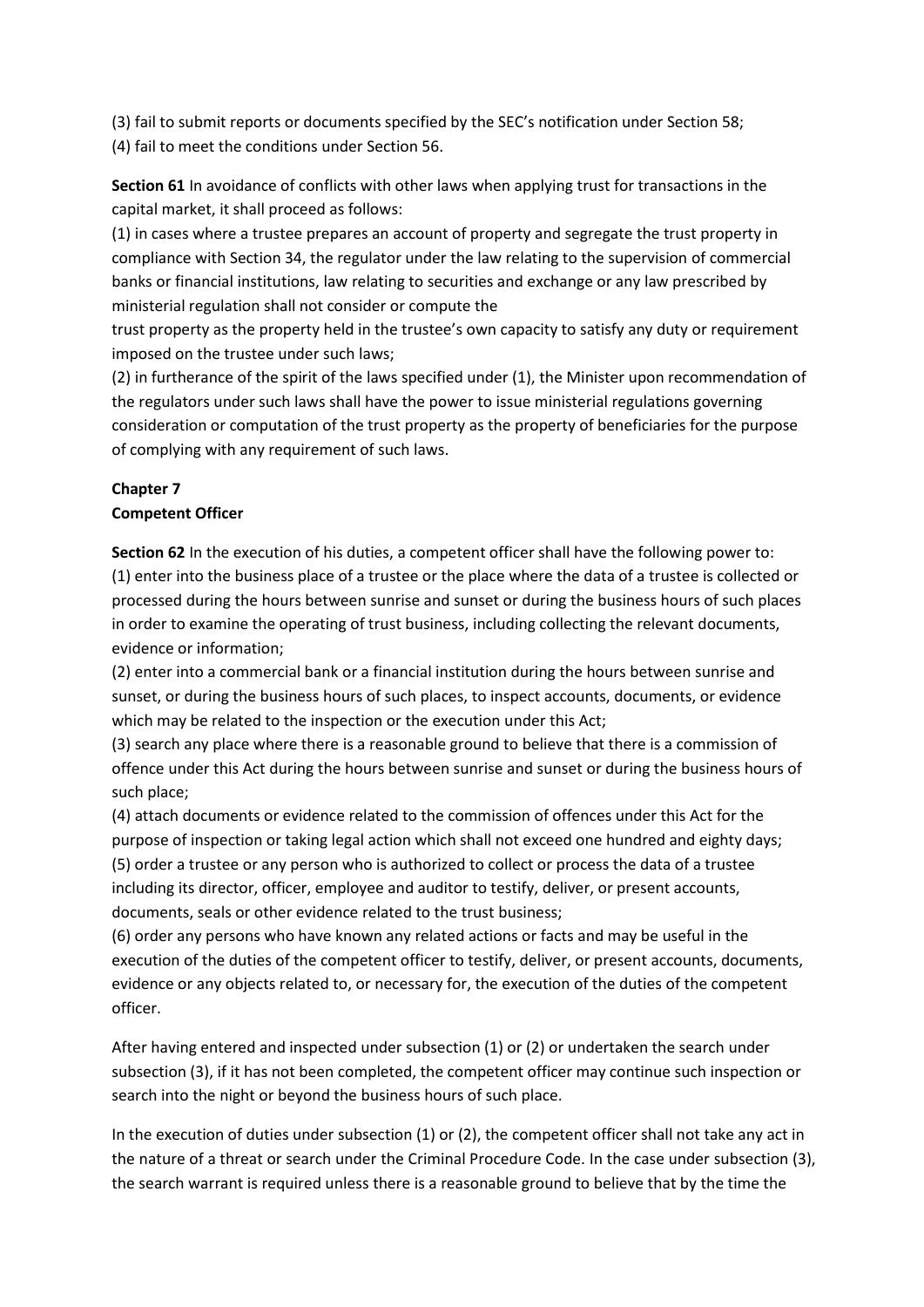search warrant is obtained, the document or evidence may be relocated, concealed, destroyed, or deformed, then the search, seizures, or attachment of

documents or evidence relating to the commission of offences shall be undertaken without the search warrant. The search shall, however, comply with the search procedure under the Criminal Procedure Code and shall not be undertaken after sunset unless such period is business hours of such place.

The exercise of powers of the competent officer under the first paragraph shall be carried out against the person who is directly involved in the matter under inspection and for subsection (2), (3), (5) or (6) shall require prior approval from the SEC Office and in case of subsection (5) or (6), the competent officer shall specify a reasonable period for complying with the order to such person.

**Section 63** Where it is necessary to obtain computed data for the execution of his duties, a competent officer shall request the competent officer under the law relating to Computer Related Crime to undertake any actions to obtain such computed data which shall be deemed to be evidence under this Act.

**Section 64** In the execution of duties of a competent officer, relevant persons shall provide reasonable assistance.

**Section 65** In the execution of his duties, a competent officer shall present his identification card to the person involved.

The identification card of the competent officer shall be in the form specified by the Minister.

**Section 66** In the execution of his duties under this Act, the competent officer shall be an officer under the Penal Code.

# **Chapter 8 Sanctions, Statute of Limitation and Settlement Committee**

**Division 1 Administrative Sanction**

**Section 67** The administrative sanctions are as follows:

(1) probation;

(2) administrative fine;

(3) public reprimand;

(4) restriction to operate trust business;

(5) suspension of trust business operation for a specified period, with regard to particular or all trust instruments;

(6) revocation of approval.

**Section 68** In the imposition of administrative fine, the amount of such fine shall not exceed one million baht per count.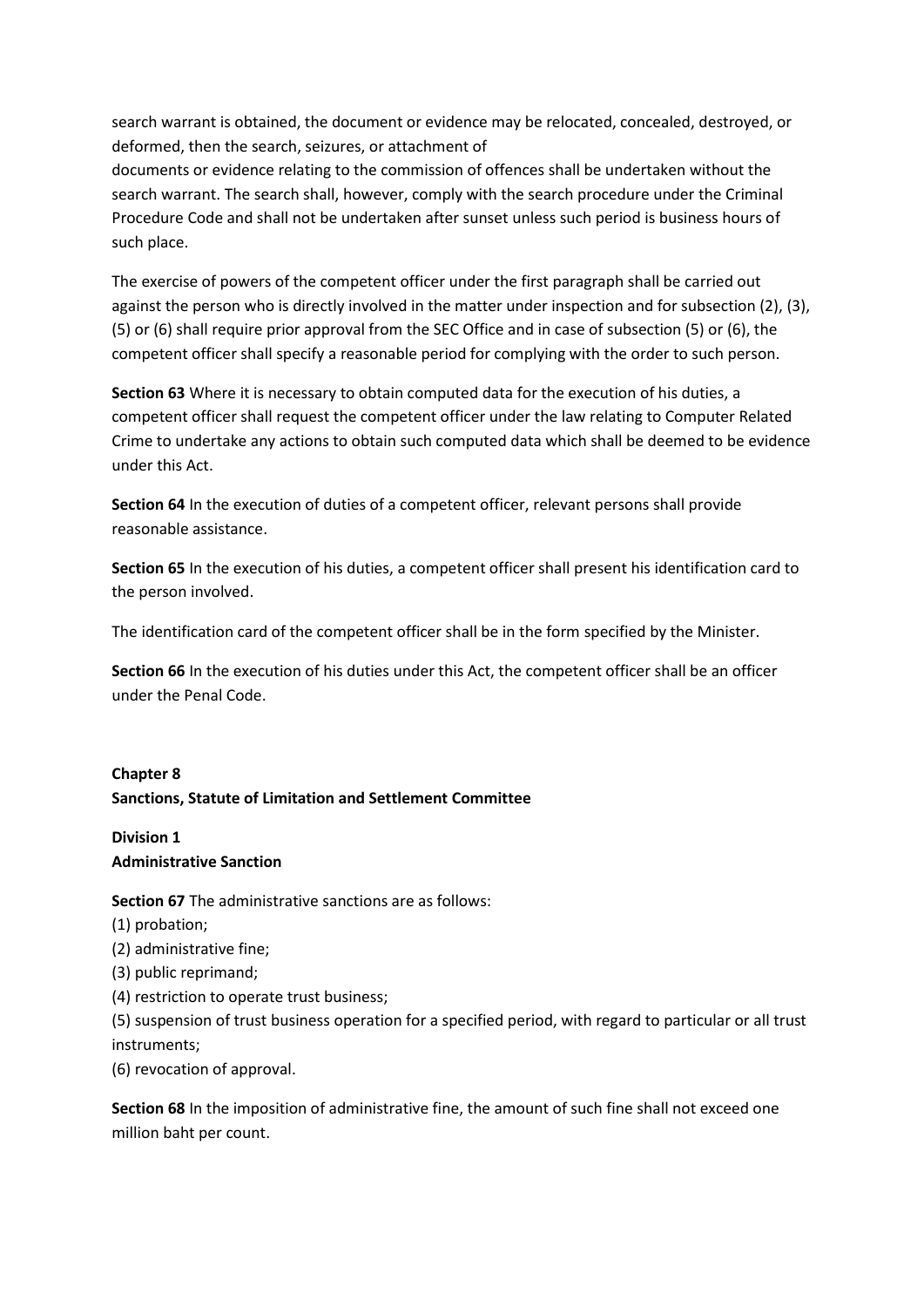In cases where the person subject to the administrative fine under the first paragraph fails to pay such administrative fine, the provisions governing the administrative enforcement under the Administrative Procedure Act shall apply mutatis mutandis.

**Section 69** The following persons shall have the power to impose administrative sanctions: (1) the SEC Office shall have the power to impose administrative sanctions under Section 67(1) or (2); (2) the administrative panel under Section 72 shall have the power to impose administrative sanctions under Section 67(1), (2), (3) or (4);

(3) the SEC shall have the power to impose administrative sanctions under Section 67(1), (2), (3), (4), (5) or (6).

In the ordering of the administrative sanctions under Section 67, the competent authority shall have the power to impose one or several sanctions and shall also have the power to order the subjected person to undertake or refrain from undertaking any action in order to rectify or prevent any repetitive violation or noncompliance with the Act, rules, orders or conditions specified under this Act.

**Section 70** Any trustee undertaking the following acts shall be subject to the administrative sanctions under Section 67:

(1) fails to pay partial or total fees as specified by Section 8(2);

(2) contravenes or fails to comply with Section 25, Section 26, the first paragraph of Section 30, Section 31, Section 32, Section 33, Section 34, Section 37, Section 38, Section 39, Section 40, Section 42, Section 52, Section 53, Section 57 or the first paragraph of Section 59, or contravenes or fails to comply with the rules, directives, conditions, procedures or details issued under Section 21, Section 31, the third paragraph of Section

41, the fifth paragraph of Section 53, Section 56, Section 58, the third paragraph or fourth paragraph of Section 59 or Section 60;

(3) obstructs or fails to give assistance to a beneficiary who inspects book of trust property under Section 47.

**Section 71** In cases where a trustee commits an offence under Section 70, the director, manager or any person responsible for the operation of a trustee, shall be subject to the administrative sanctions under Section 67, unless it can be proven that he has no involvement with the commission of offence by the trustee.

**Section 72** One or several administrative panels shall be established, provided that each panel shall comprise no more than five persons appointed by the SEC.

The qualification of panelists and the procedure of appointment of panelists under the first paragraph shall be in compliance with the rules as specified in the notification of the SEC.

**Section 73** The SEC Office shall gather the facts relating to the commission of an offence which falls under the administrative sanctions and shall also have the power to exercise an initial consideration in order to take any of the following actions:

(1) if it is considered that the type of administrative sanctions to be imposed on such alleged person falls within the SEC Office's authority, the SEC Office shall consider the imposition of such sanction; (2) if it is considered that the type of administrative sanctions to be imposed on such alleged person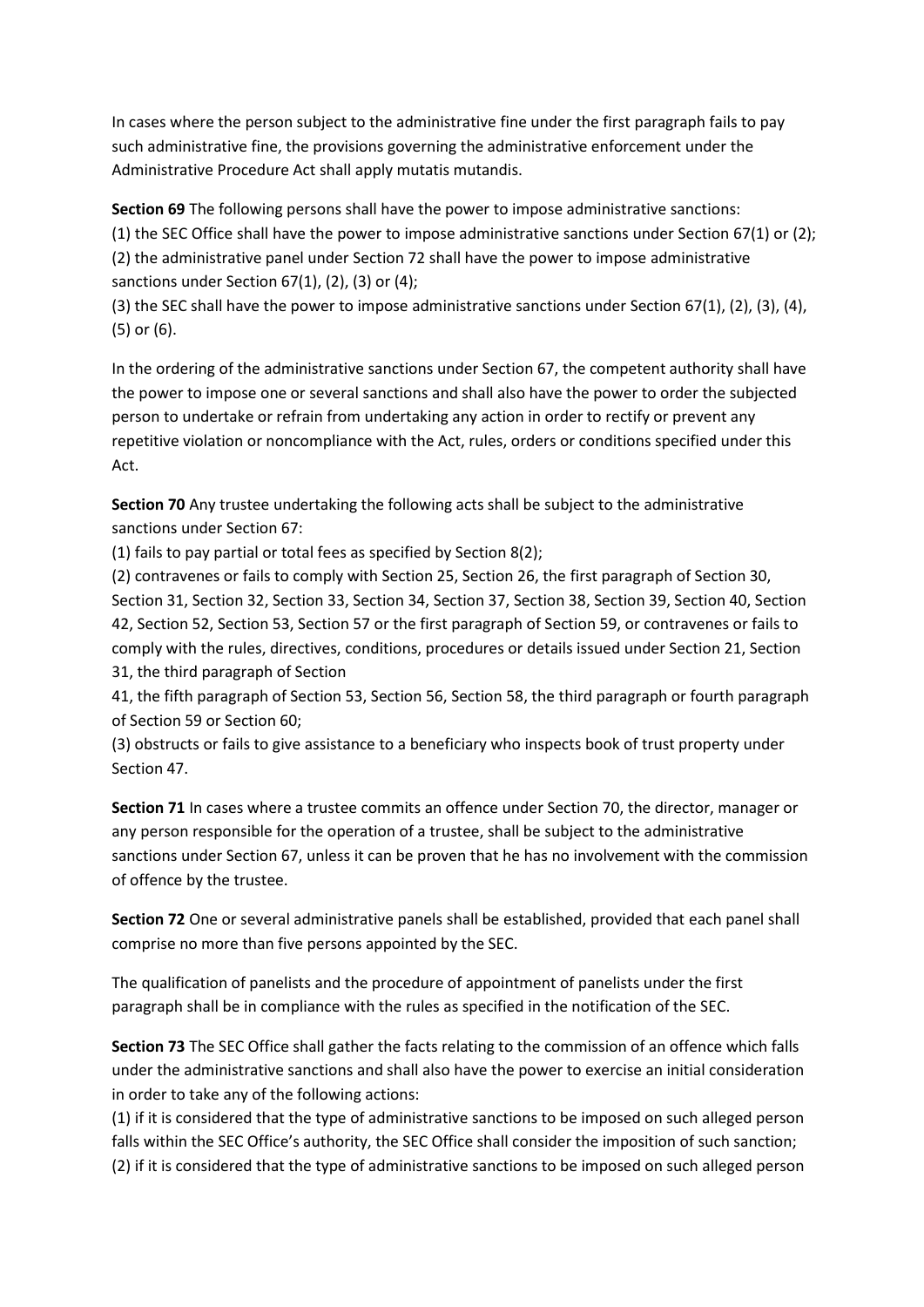falls within the authority of the administrative panel or the SEC, the SEC Office shall refer such matter to the administrative panel or the SEC, as the case may be, to consider the imposition of such sanction.

**Section 74** In the ordering of an administrative sanction, the competent authority shall take into consideration the circumstantial factors constituting the action, damage resulted from such action together with level of the sanction to be imposed on the subjected person in accordance with the rules as specified in the notification of the SEC.

**Section 75** Subject to the Administrative Procedure Act, the consideration and the issuance of the administrative sanction order shall comply with the rules as specified in the notification of the SEC.

**Section 76** Any trustee, director, manager or person responsible for the operation of trustee shall have the right to file an appeal with the SEC against the administrative sanctions ordered by the SEC Office or the administrative panel within thirty days from the date when such order is received, the procedure of which shall be in accordance with the rules as specified in the notification of the SEC.

The consideration and adjudication of appeals under the first paragraph shall be made in accordance with the rules as specified in the notification of the SEC.

The appeal under the first paragraph shall in no way suspend the execution of the administrative sanctions ordered by the SEC Office or the administrative panel.

The contest against the administrative sanction order or adjudication of the SEC shall be filed with the Administrative Court of First Instance.

### **Division 2 Criminal Sanction**

**Section 77** Any person undertaking business in a manner similar to trust business without obtaining approval under Section 54 shall be liable to imprisonment for a term not exceeding ten years or a fine not exceeding one million baht or both and a further fine not exceeding ten thousand baht for every day during which the contravention continues.

**Section 78** Any person, without obtaining approval for operating trust business, using name, describing or advertising itself as a trustee or any other word of the same meaning shall be liable to imprisonment for a term not exceeding six months or a fine not exceeding three hundred thousand baht or both and a further fine not exceeding ten thousand baht for everyday until such person discontinues such acts, unless the person has the right to use such name, description or advertisement under other Acts.

**Section 79** Any person who contravenes or fails to comply with the administrative sanctions under Section 67(4) or (5) shall be liable to imprisonment for a term not exceeding three years or a fine not exceeding three hundred thousand baht or both and a further fine of ten thousand baht for every day during which the contravention continues.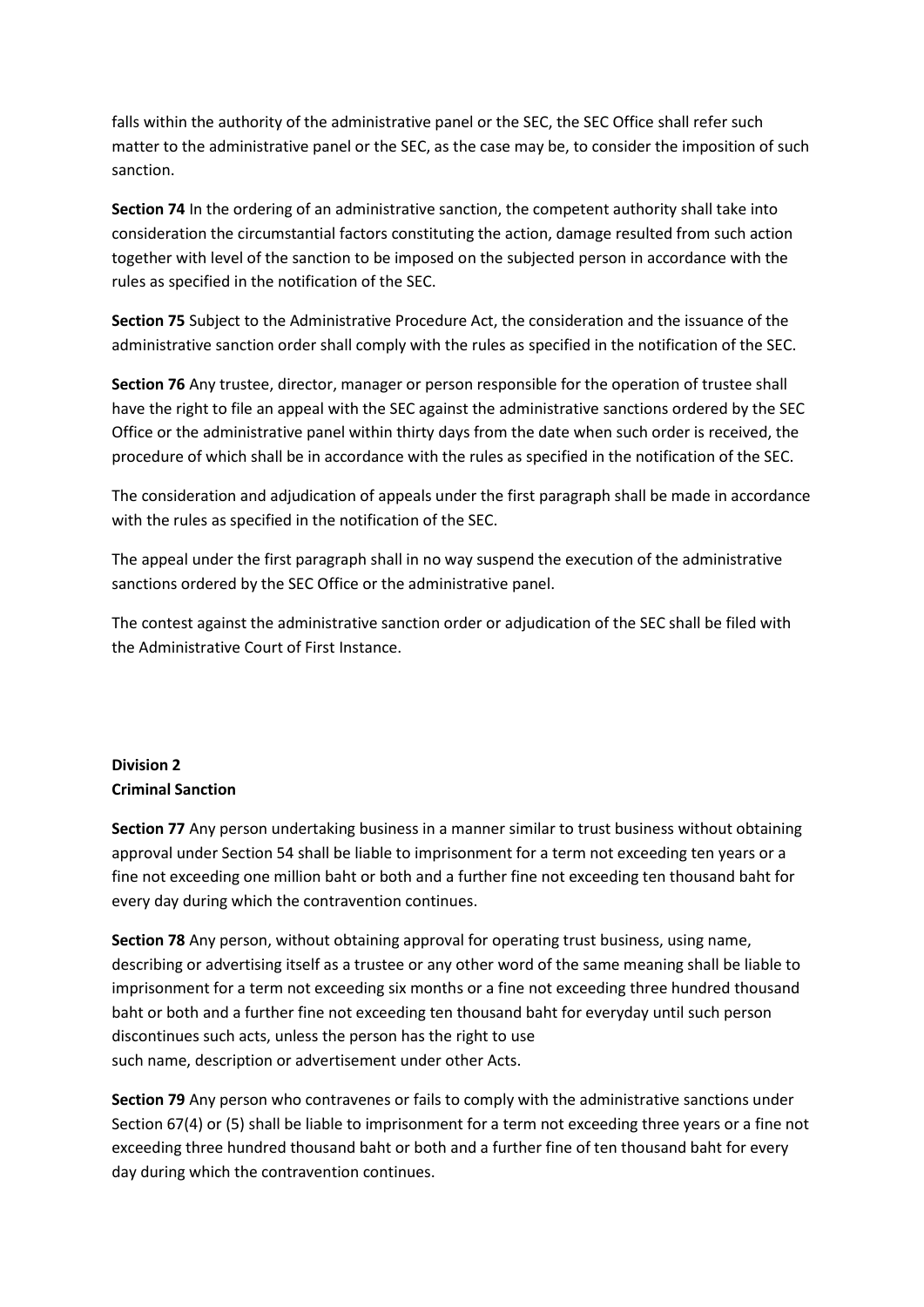**Section 80** Any person who gives false testimony to the competent officer, if the false testimony is material to the investigation or the proceeding under this Act, shall be liable to imprisonment for a term not exceeding one year or a fine not exceeding one hundred thousand baht, or both.

If a person gives false testimony to the competent office is a trustee, director, manager or any person responsible for the operation of such trustee shall be liable to imprisonment for a term not exceeding two years or a fine not exceeding two hundred thousand baht, or both unless it can be proven that such person has no involvement with the commission of such offence.

**Section 81** Any person who obstructs or fails to comply with the order of or fails to give assistance to the competent officer who executes his duty under Section 62 shall be liable to imprisonment for a term not exceeding one year or a fine not exceeding one hundred thousand baht, or both.

Where the actions under the first paragraph amount to use of violence or a threat to use violence, such person shall be liable to imprisonment for a term not exceeding two years or a fine not exceeding two hundred thousand baht or both.

**Section 82** Any person who removes, damages, destroys or renders useless any seal or mark which the competent officer has stamped or affixed on any object in the execution of his duties under Section 62 as evidence for the attachment or the keeping of such object shall be liable to imprisonment for a term not exceeding three years or a fine not exceeding three hundred thousand baht, or both.

**Section 83** Any person who damages, destroys, conceals, takes away or loses, or renders useless any property or document which the competent officer has attached, kept or ordered to be delivered as evidence under Section 62, and regardless of whether or not the competent officer would keep such property or document himself or would order such person or other persons to deliver or to keep it, shall be liable to imprisonment for a term not exceeding three years or a fine not exceeding three hundred thousand baht, or both.

**Section 84** An auditor under Section 59 who makes a false report shall be liable to imprisonment for a term not exceeding one year or a fine not exceeding three hundred thousand baht, or both.

**Section 85** Any director, manager, staff, employee, agent or person appointed to manage a trust dishonestly fails to perform his duties and causes damage to trust property shall be liable to imprisonment for a term not exceeding ten years or a fine not exceeding two million baht, or both.

**Section 86** Any director, manager, officer, employee, agent or person appointed to manage a trust dishonestly misappropriates trust property for himself or a third party shall be liable to imprisonment for a term not exceeding ten years or a fine not exceeding two million baht, or both.

**Section 87** Any director, manager, officer, employee, agent or person appointed to manage a trust damages, destroys, causes depreciation in value or render useless any trust property shall be liable to imprisonment for a term not exceeding ten years or a fine not exceeding two million baht, or both.

**Section 88** Any director, manager, officer, employee, agent or person appointed to manage trust property commits, or permits another to perform, the following acts:

(1) damage, destroy, alter, abridge or falsify accounts, documents or evidence relating to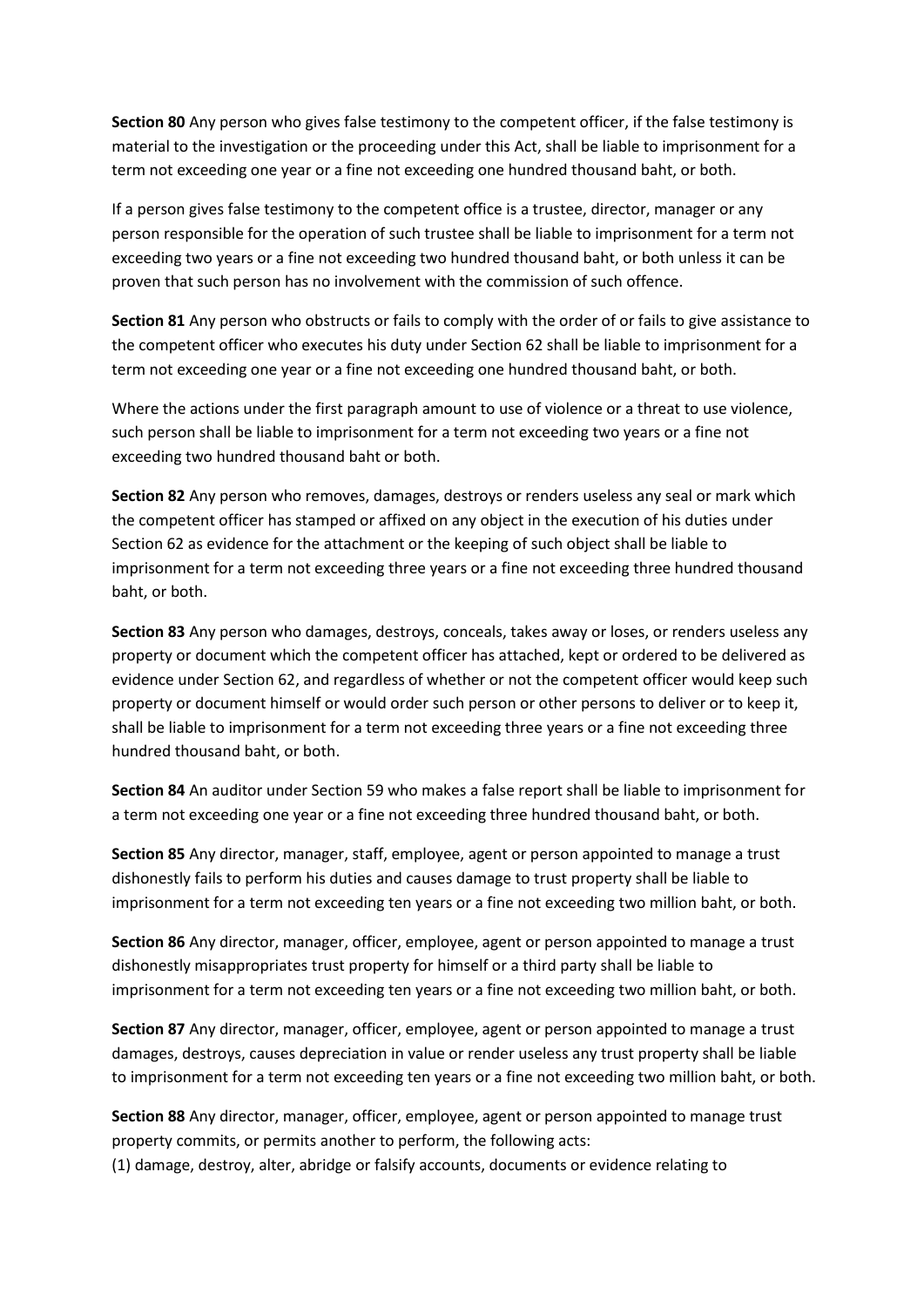management of a trust;

(2) make false entries or fail to enter any material statements into accounting sheets or documents relating to management of a trust;

(3) keep incomplete, incorrect, out-of-date or inaccurate accounts; or

(4) certify the correctness and completeness of the statement made under Section 26, which is false.

If the actions under the first paragraph are done or permitted to be done to deceitfully deprive a trustee or beneficiaries of their rightful benefits or to deceive any person, shall be liable to imprisonment for a term not exceeding ten years or a fine not exceeding two million baht, or both.

**Section 89** Any person who causes other persons to commit offences under Section 80, Section 81, Section 82, Section 83, Section 84, Section 85, Section 86, Section 87 or Section 88 whether by way of instruction, force, threat, employment, aiding or abetting, or by any other means, shall be liable to the penalties as provided in such provisions.

**Section 90** Any person who does any act to assist or facilitate other persons to commit offences under Section 80, Section 81, Section 82, Section 83, Section 84, Section 85, Section 86, Section 87 or Section 88, whether before or at the time of the commission of the offences, and even though the person committing the offences is not aware of such assistance or facilitation, shall be liable to the penalties as provided in such provisions.

**Section 91** In performing the audit work on the account of a trustee, either as the appointed auditor of a trustee or as a person allowed to conduct the audit work of trustee, if the auditor discovers any suspicious circumstance that any director, manager, officer, employee, agent or person appointed to manage trust property has committed an offence under Section 85, Section 86, Section 87, or Section 88, the auditor shall notify the SEC Office of the circumstance of such offence.

Any auditor who contravenes or fails to comply with the first paragraph shall be liable to imprisonment for a term not exceeding one year or a fine not exceeding one hundred thousand baht, or both.

**Section 92** Any person, who learns of the information of another person in the execution of his power or the performance of his duty under this Act which is confidential information or which should not be disclosed under normal circumstances and discloses such information to another person, shall be liable to imprisonment for a term not

exceeding one year or a fine not exceeding one hundred thousand baht, or both.

The provision of the first paragraph shall not apply to disclosure in the following cases:

(1) disclosure in the execution of his power or the performance of his duty;

(2) disclosure for the purpose of investigation or trial;

(3) disclosure relating to the commission of offences under this Act;

(4) disclosure for the purpose of rectifying the condition or operation of a trustee;

(5) disclosure to an auditor of a person approved to undertake trust business;

(6) disclosure to the authority or the related domestic and international agency as approved by the SEC Office;

(7) disclosure upon written consent from the person who is the owner of such information or the person who has the power to disclose.